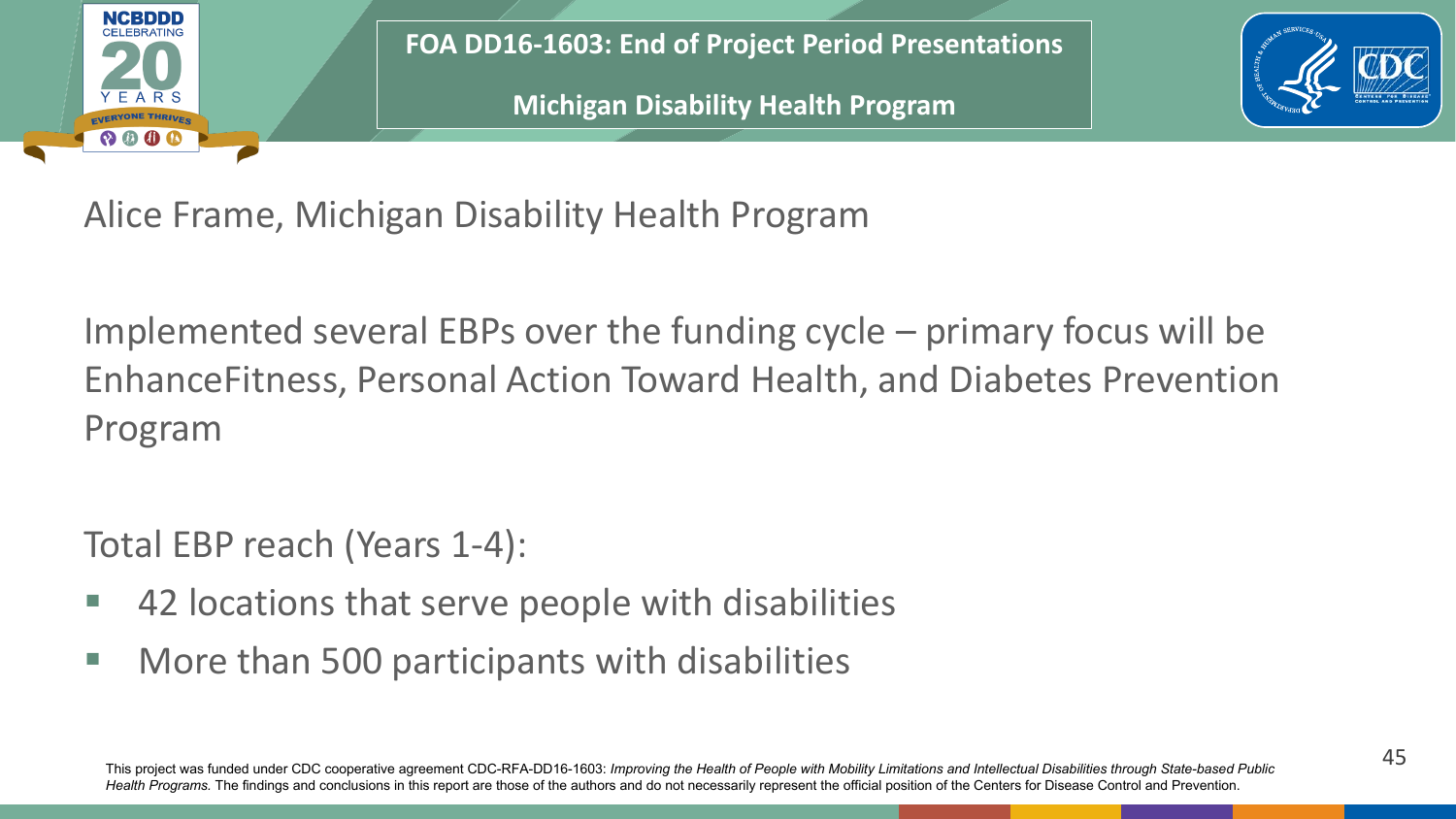

## **EnhanceFitness**



- 3x/week physical activity program originally designed for older adults. Inherently accessible, as all exercises can be done standing, supported, or seated. We further increased inclusion with disability awareness and competency training for EF instructors.
- [Evidence](https://www.ncbi.nlm.nih.gov/pmc/articles/PMC4410340/) base indicates participants demonstrated a 52% improvement in depression, 35% improvement in physical function.
- Purpose: safe, accessible community physical activity option for people with IDD
- Implemented w/ National Kidney Foundation of Michigan in 9 locations that serve people with IDD; total 226 participants
- Our outcomes: 80% of participants maintained or improved upper body strength/endurance; 90% maintained or improved lower body strength/endurance; and 30% maintained or improved balance and agility.
- **Lessons learned: Consider nontraditional partnerships. Improving access to existing programs with** strong infrastructure and community presence makes programs easier to find, increases reach and improves sustainability. *Fun programs sustain themselves!*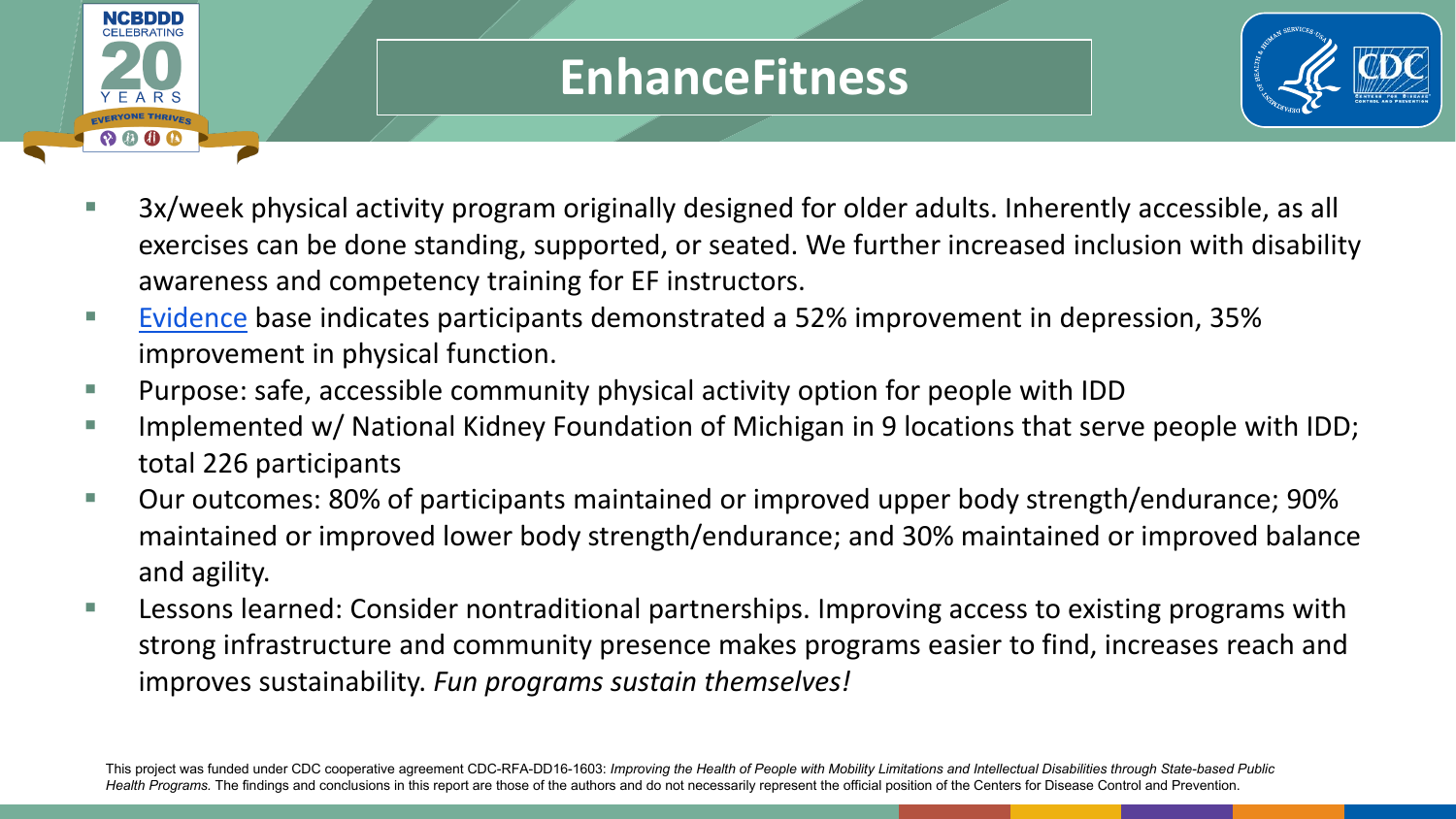

## **Personal Action Toward Health (PATH)**



- PATH is Michigan's name for the Chronic Disease Self Management Program developed at Stanford University – one of the most widely used and thoroughly researched chronic disease programs in the US.
- [Evidence base i](https://www.selfmanagementresource.com/docs/pdfs/Review_Findings_CDSMP_Outcomes1_8_08.pdf)ndicates participants demonstrated greater energy, more exercise, increased wellbeing, improved health status and greater self efficacy.
- Purpose: increased tools and techniques to manage chronic conditions, including disability
- Implemented w/ National Kidney Foundation of Michigan in 15 locations that serve people with IDD; total 175 participants
- Our outcomes: 90% of completing participants intend to continue with physical activity, healthy eating and making action plans. 80% intend to continue using techniques they learned for better sleep. 70% intend to continue using tools they learned for weight management, decision making and communication with family and health providers.
- Lessons learned: Adapt the implementation, not the content.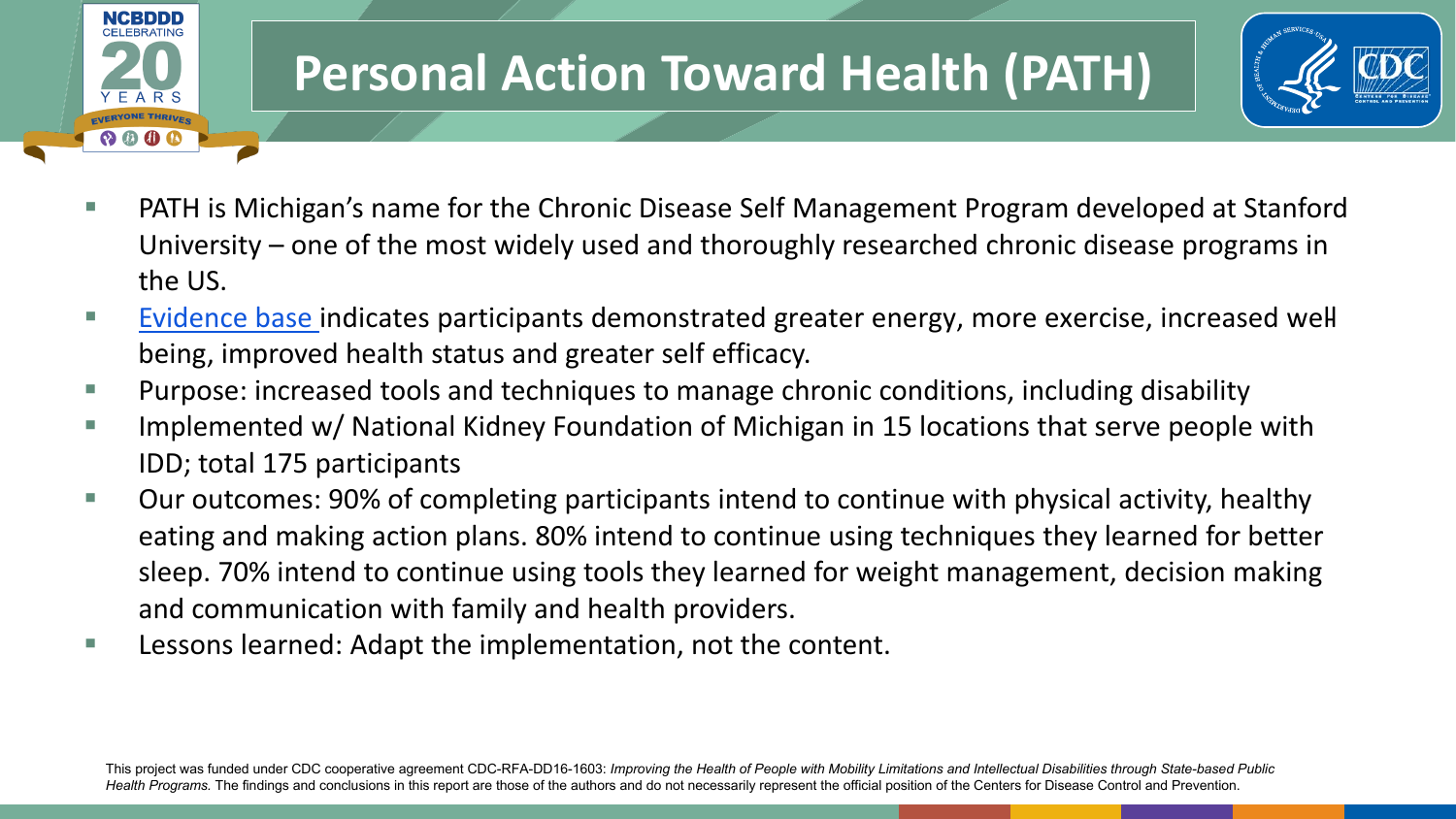

## **Diabetes Prevention Program (DPP)**



- **Pilot project using the principles of the CDC-recognized Diabetes Prevention program for people with IDD,** using the 'buddy system' (including caregivers) and picture-based food trackers.
- [Evidence base i](https://www.cdc.gov/diabetes/prevention/research-behind-ndpp.htm)ndicates participants achieved weight loss of 5-7% of their body weight and reduced the risk of developing type 2 diabetes by 58% in adults at risk for the disease.
- $\blacksquare$  Purpose: determine the efficacy of the DPP in this population.
- Implemented w/ state UCEDD in 3 locations that serve people with IDD; total 47 participants
- Our outcomes:
	- Pilot cohort focus group/survey data for adapted tracker feasibility and likeability:
		- 100% responded that the food guide helps them find food choices that are low in fat and calories
		- 67% said the trackers were easy to use all the time, the 33% said they were easy to use some of the time
- **Lessons learned: Involve family/caregivers in programming for people with IDD.**

Example feedback from participant: One participant's mom always packed two cookies in her lunch everyday. The participant not only stopped eating them but asked her mother to stop packing them because it wasn't a healthy choice.